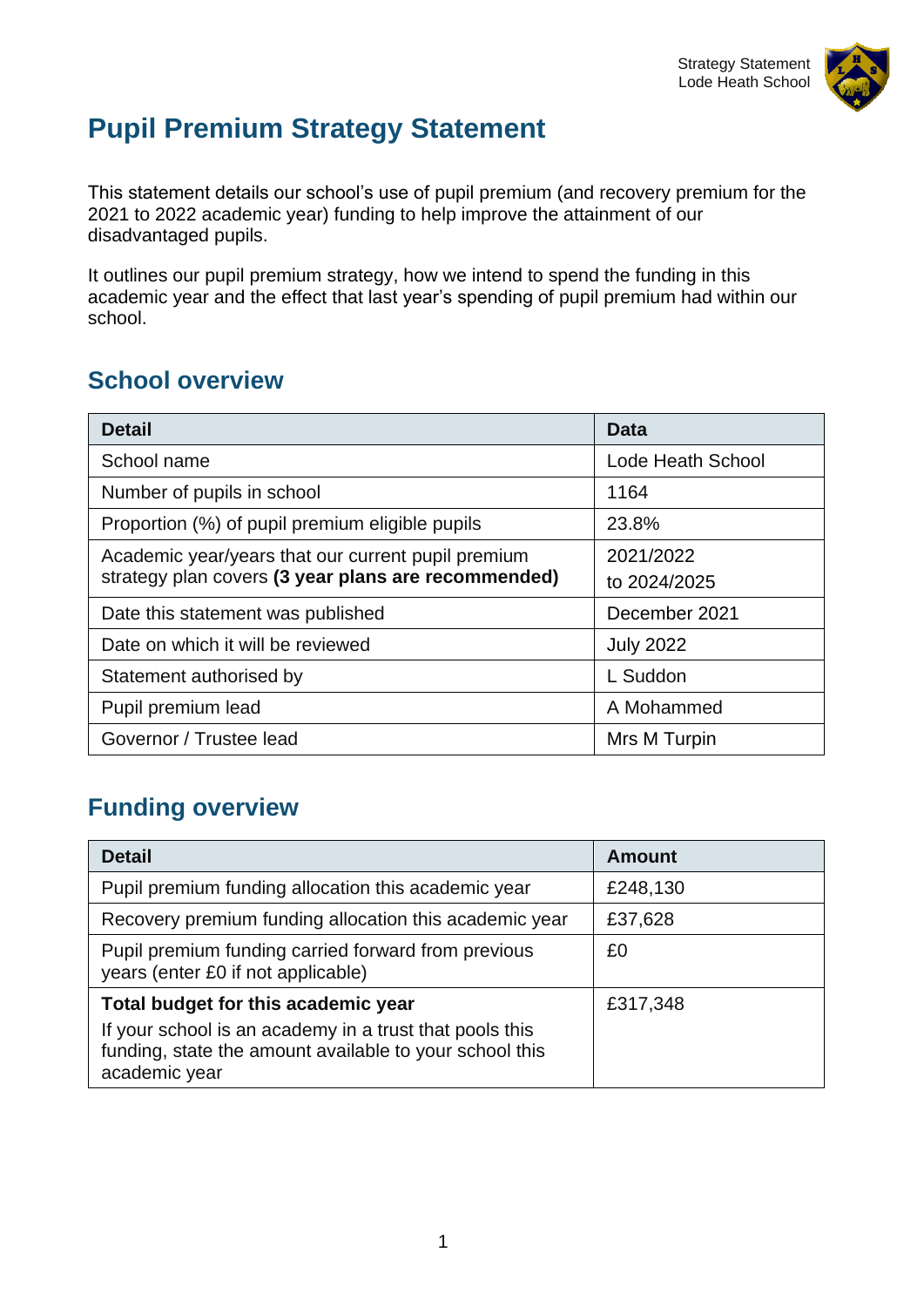

# **Part A: Pupil premium strategy plan**

# **Statement of intent**

Our intention is that all pupils, irrespective of their background or the challenges they face, make good progress and achieve across the curriculum

The focus of our pupil premium strategy is to support disadvantaged pupils to achieve that goal, including progress for those who are already high attainers. We will consider the challenges faced by vulnerable students, such as those who have a social worker and young carers. The activity we have outlined in this statement is also intended to support their needs, regardless of whether they are disadvantaged or not.

Quality first teaching is at the heart of our approach, with a focus on areas in which disadvantaged pupils require the most support. This is proven to have the greatest impact on closing the disadvantage attainment gap and at the same time will benefit the non-disadvantaged pupils in our school. Implicit in the intended outcomes detailed below, is the intention that non-disadvantaged pupils' attainment will be sustained and improved alongside progress for their disadvantaged peers.

Our strategy is also integral to wider school plans for education recovery, notably in its evidence based approach provided by the toolkit on the Educational Endowment Foundation website.

Our approach will be responsive to common challenges and individual needs, rooted in robust diagnostic assessment, not assumptions about the impact of disadvantage. The approaches we have adopted complement each other to help pupils excel. To ensure they are effective we will:

- Maintain and develop Quality First Teaching in the classroom
- Personalise learning and support in line with the Trusts core priorities
- Improve Literacy to support academic progress
- Promote the use of Positive Discrimination in all aspects for disadvantaged pupils
- Improve attendance as poor attendance to school is linked to lower academic achievement
- Build cultural capital opportunities to support the wider learning of disadvantaged pupils. Schools can have a role in enhancing cultural capital to remove barriers to accessing and understanding the wider curriculum.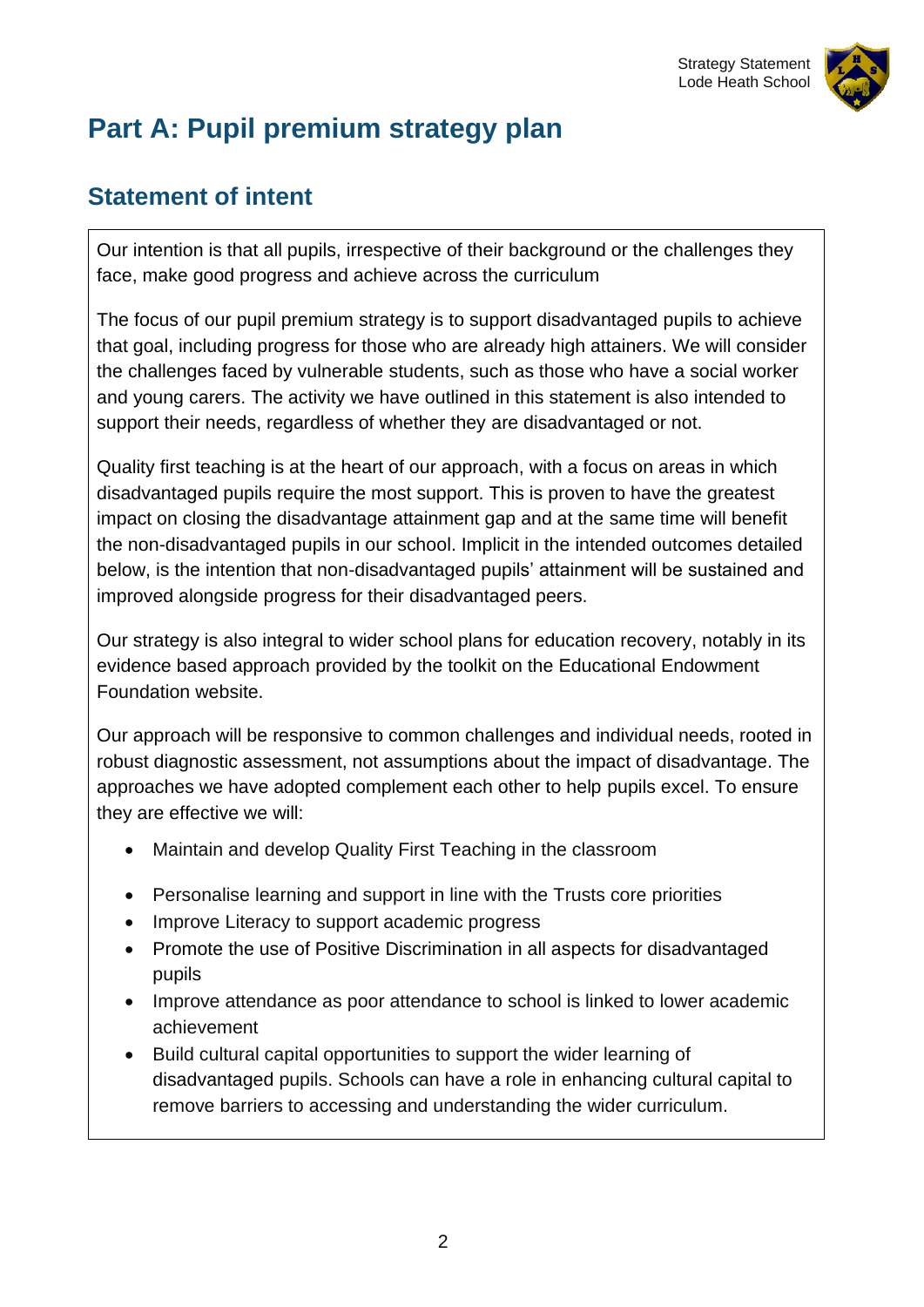

# **Challenges**

This details the key challenges to achievement that we have identified among our disadvantaged pupils.

| <b>Challenge</b><br>number | <b>Detail of challenge</b>                                                                                                                                                                                                                                                                                      |
|----------------------------|-----------------------------------------------------------------------------------------------------------------------------------------------------------------------------------------------------------------------------------------------------------------------------------------------------------------|
|                            | Our assessments, observations and discussions with pupils and families suggest that<br>the education and wellbeing of many of our disadvantaged pupils have been impacted<br>by partial school closures to a greater extent than for other pupils. These findings are<br>backed up by several national studies. |
| 2                          | Attendance data highlights challenges                                                                                                                                                                                                                                                                           |
| 3                          | Behavior, mental health, wellbeing concerns in particular year groups. Including<br>enhancing the cultural capital experience of disadvantaged pupils.                                                                                                                                                          |
| 4                          | Disadvantaged pupils start secondary school with a gap between them and their non-<br>disadvantaged peers. There is an increasing gap between the attainment of<br>disadvantaged and non-disadvantaged pupils following the lockdown period, remote<br>learning and the variation in the provision at KS2.      |
| 5                          | Lower level of parental engagement. A few of our parents of disadvantaged pupils do<br>not attend school events to support pupils or support with homework.                                                                                                                                                     |
| 6                          | Disadvantaged students have lower levels of literacy in comparison to their peers                                                                                                                                                                                                                               |

### **Intended outcomes**

This explains the outcomes we are aiming for by the end of our current strategy plan, and how we will measure whether they have been achieved.

| Intended outcome                                                                                              | <b>Success criteria</b>                                                            |
|---------------------------------------------------------------------------------------------------------------|------------------------------------------------------------------------------------|
| Continue to improve Progress and Attainment<br>outcomes to be broadly in line with the national<br>comparator | Improve outcome for pupils and be broadly in<br>line with the national comparator. |
| Provide English & Maths tuition targeting pupils                                                              | A number of pupils making progress as a result                                     |
| with low attainment in order to improve                                                                       | of English & Maths tuition                                                         |
| Increase average attendance of the school for                                                                 | The % of sessions missed to be broadly in line                                     |
| disadvantaged cohort                                                                                          | with the national average by July 2022                                             |
| A fitness programme with targeted pupils to                                                                   | Qualitative data from pupil voice to show positive                                 |
| improve fitness and wellbeing                                                                                 | impact                                                                             |
| Improved performance of disadvantaged pupils in                                                               | Increase in the % achieving the threshold in                                       |
| Maths                                                                                                         | Maths.                                                                             |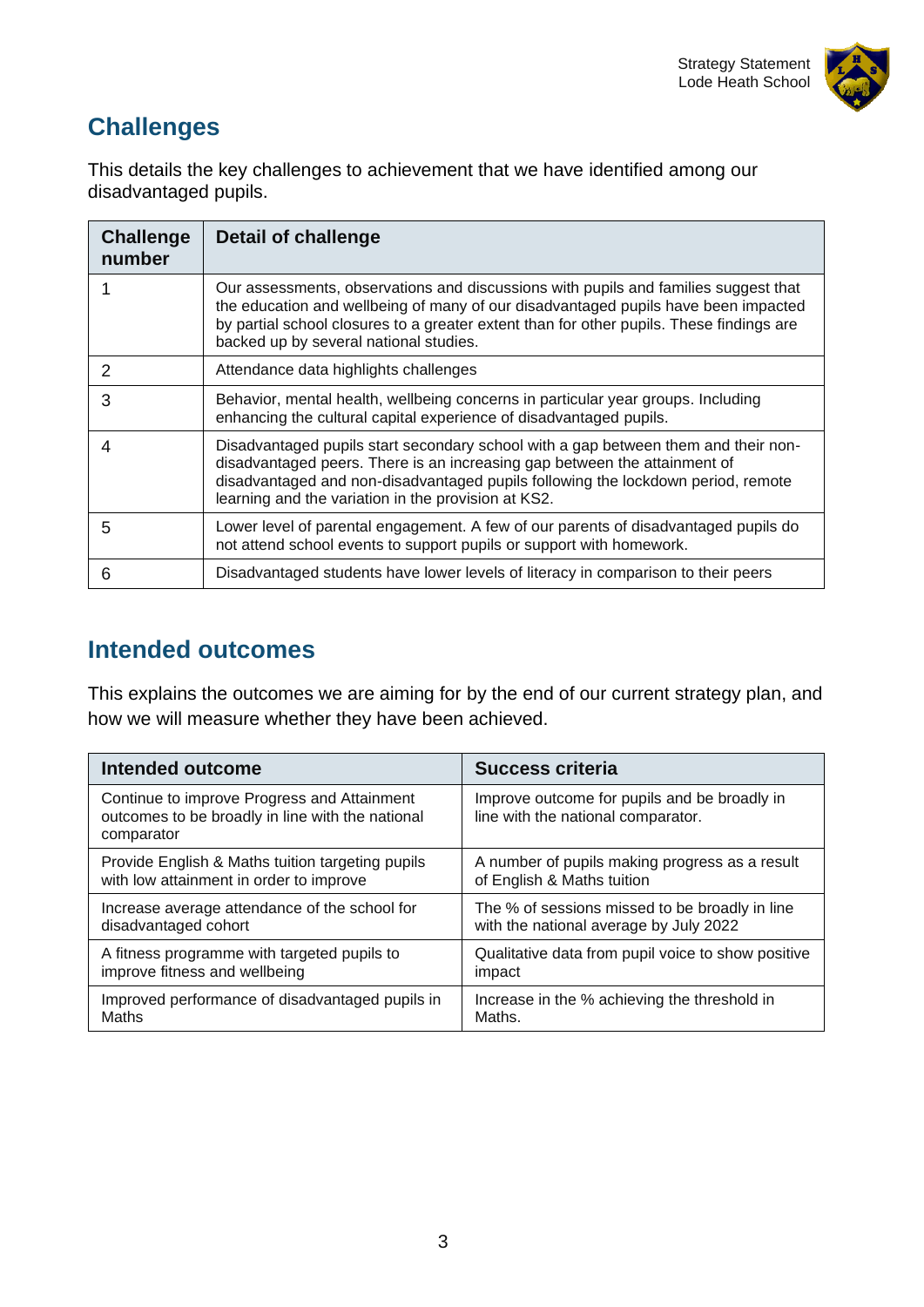

# **Activity in this academic year**

This details how we intend to spend our pupil premium (and recovery premium funding) **this academic year** to address the challenges listed above.

#### **Teaching (for example, CPD, recruitment and retention)**

Budgeted cost: £90,000

| <b>Activity</b>                                                                                                                                            | Evidence that supports this approach                                                                                                                                                                                                                                                                                                                                                                                                                             | <b>Challenge</b><br>number(s)<br>addressed |
|------------------------------------------------------------------------------------------------------------------------------------------------------------|------------------------------------------------------------------------------------------------------------------------------------------------------------------------------------------------------------------------------------------------------------------------------------------------------------------------------------------------------------------------------------------------------------------------------------------------------------------|--------------------------------------------|
| Maintain and<br>develop Quality First<br>Teaching in the<br>classroom<br>Personalise learning<br>and support in line<br>with the Trusts core<br>priorities | Ensuring teachers are equipped to<br>personalise and differentiate for<br>disadvantaged pupils effectively<br>Informing staff of the challenges<br>disadvantage pupils face and provide<br>strategies to overcome them                                                                                                                                                                                                                                           | 1                                          |
| Purchase of<br>standardized GL<br>assessments.<br>Training will be<br>provided for staff to<br>ensure assessments<br>are interpreted<br>correctly.         | Diagnostic assessments to provide key<br>data as a result of KS2 SATs not taking<br>place<br>Standardised tests can provide reliable<br>insights into the specific strengths and<br>weaknesses of each pupil to help<br>ensure they receive the correct<br>additional support through interventions<br>or teacher instruction:<br><b>Standardised tests   Assessing and</b><br><b>Monitoring Pupil Progress   Education</b><br><b>Endowment Foundation   EEF</b> | 1,3,4                                      |
| Regular CPD and<br>updates for teachers<br>through the Internal<br>and AMAT CPD<br>programme                                                               | Regular briefings weekly provide<br>training and updates for staff to support<br>all pupils including disadvantaged pupils<br><b>Effective Professional Development  </b><br>EEF<br>(educationendowmentfoundation.org.uk)                                                                                                                                                                                                                                        |                                            |

#### **Targeted academic support (for example, tutoring, one-to-one support structured interventions)**

Budgeted cost: £95,000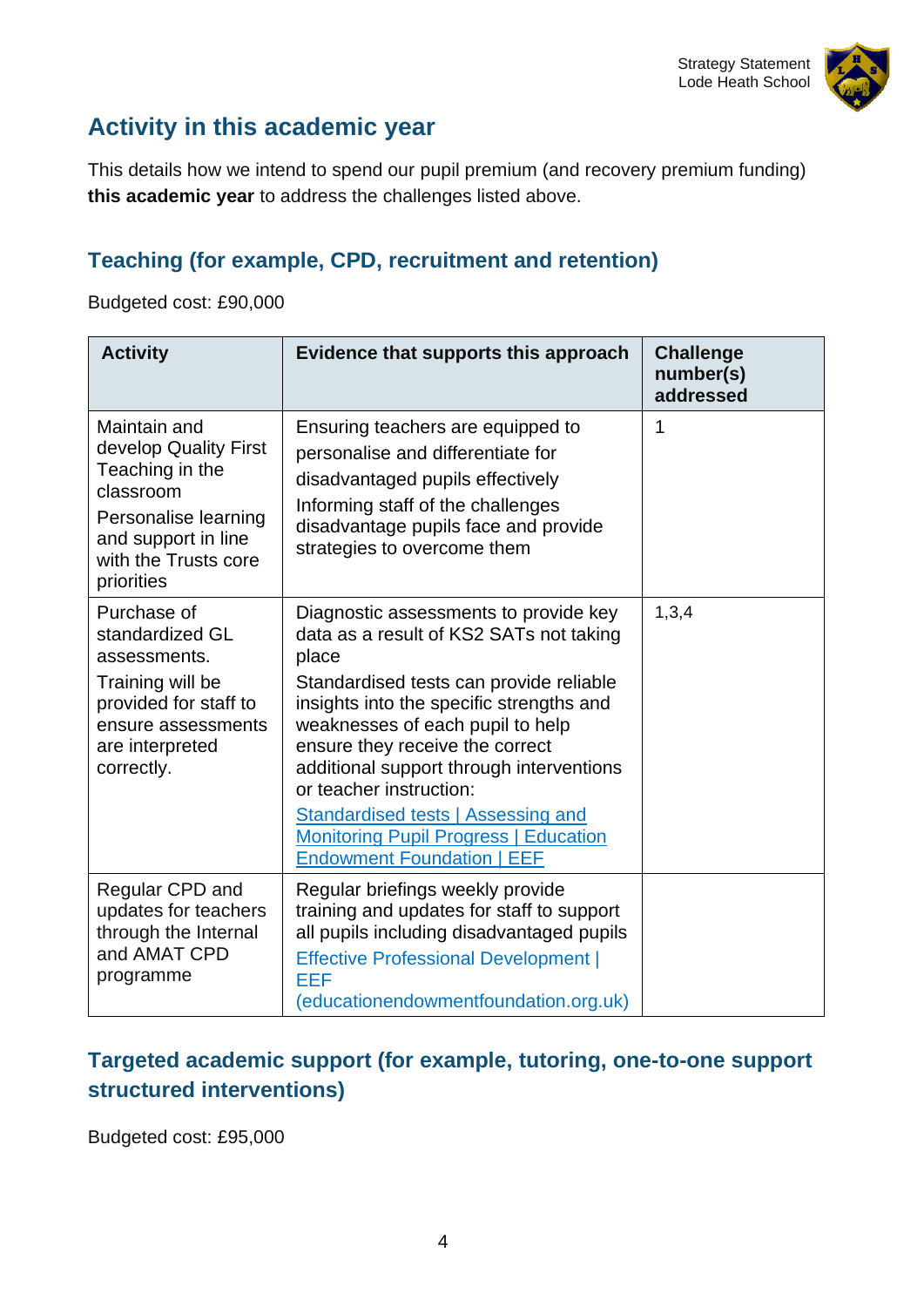

| <b>Activity</b>                                                                                                                                                                                                                                                                                                            | <b>Evidence that supports this</b><br>approach                                                                                                                                                                                                                                                                                                                             | <b>Challenge</b><br>number(s)<br>addressed |
|----------------------------------------------------------------------------------------------------------------------------------------------------------------------------------------------------------------------------------------------------------------------------------------------------------------------------|----------------------------------------------------------------------------------------------------------------------------------------------------------------------------------------------------------------------------------------------------------------------------------------------------------------------------------------------------------------------------|--------------------------------------------|
| Implementing tuition<br>to provide a blend of<br>tuition, mentoring and<br>school-led tutoring for<br>pupils whose<br>education has been<br>most impacted by the<br>pandemic. A<br>significant proportion<br>of the pupils who<br>receive tutoring will<br>be disadvantaged,<br>including those who<br>are high attainers. | Tuition targeted at specific needs<br>and knowledge gaps can be an ef-<br>fective method to support low attain-<br>ing pupils or those falling behind,<br>both one-to-one:<br>One to one tuition   EEF (educa-<br>tionendowmentfoundation.org.uk)<br>And in small groups:<br><b>Small group tuition   Toolkit Strand  </b><br><b>Education Endowment Foundation</b><br>EEF | 1,3,4                                      |
| Improving literacy in<br>all subject areas.<br>Whole school<br>approach towards<br>literacy tasks in<br>lessons                                                                                                                                                                                                            | Acquiring disciplinary literacy is key<br>for pupils as they learn new, more<br>complex concepts in each subject:<br><b>Improving Literacy in Secondary</b><br><b>Schools</b><br>Reading comprehension, vocabulary<br>and other literacy skills are heavily<br>linked with attainment in maths and<br>English:<br>word-gap.pdf (oup.com.cn)                                | 1,4,6                                      |

### **Wider strategies (for example, related to attendance, behaviour, wellbeing)**

#### Budgeted cost: £132,348

| <b>Activity</b>                                                                    | Evidence that supports this approach                                                                                                                                                                                                                                                                                                                                                             | <b>Challenge</b><br>number(s)<br>addressed |
|------------------------------------------------------------------------------------|--------------------------------------------------------------------------------------------------------------------------------------------------------------------------------------------------------------------------------------------------------------------------------------------------------------------------------------------------------------------------------------------------|--------------------------------------------|
| A fitness programme<br>with targeted pupils<br>to improve fitness<br>and wellbeing | Physical activity has important benefits<br>in terms of health, wellbeing and<br>physical development. These benefits<br>have important value in themselves,<br>however, this Toolkit entry focuses on<br>the benefits of physical activity for core<br>academic attainment particularly literacy<br>and mathematics.<br><b>Physical activity   EEF</b><br>(educationendowmentfoundation.org.uk) | 3                                          |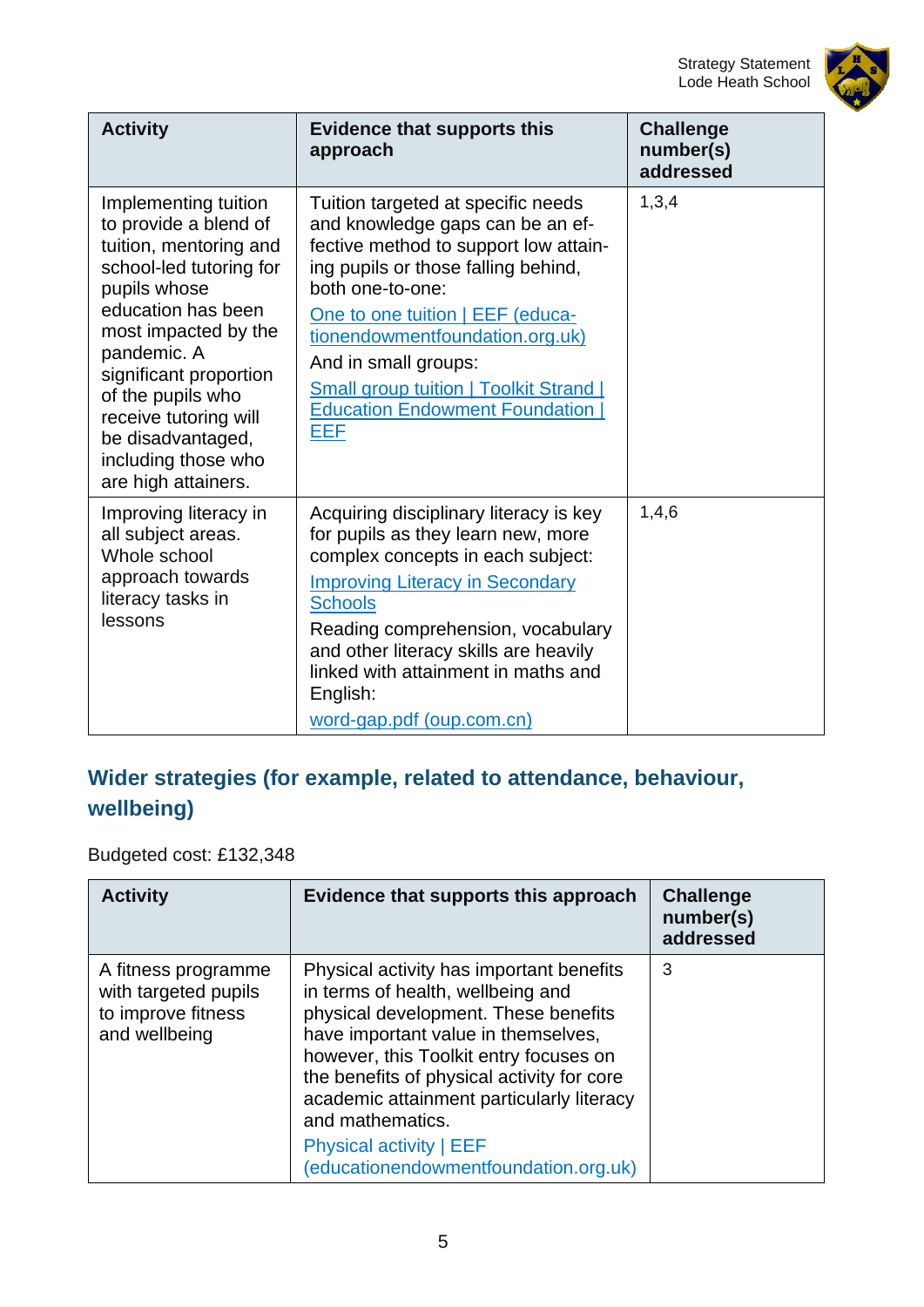#### Strategy Statement Lode Heath School



| <b>Embedding principles</b><br>of good practice set<br>out in DfE's<br><b>Improving School</b><br>Attendance advice.<br>Staff will get training<br>and release time to<br>develop and<br>implement new<br>procedures.<br>Attendance/support<br>officers will be<br>appointed to improve<br>attendance. | The DfE guidance has been informed by<br>engagement with schools that have<br>significantly reduced persistent absence<br>levels.                                                                                                                                    | 1,2,4        |
|--------------------------------------------------------------------------------------------------------------------------------------------------------------------------------------------------------------------------------------------------------------------------------------------------------|----------------------------------------------------------------------------------------------------------------------------------------------------------------------------------------------------------------------------------------------------------------------|--------------|
| Phone calls made to<br>parents of all<br>disadvantaged pupils<br>across all year<br>groups to build<br>positive relationships<br>post pandemic,<br>support with<br>wellbeing and<br>remove barriers to<br>learning                                                                                     | Parental engagement has a positive<br>impact on average of 4 months'<br>additional progress. It is crucial to<br>consider how to engage with all parents<br>to avoid widening attainment gaps.<br>Parental engagement   EEF<br>(educationendowmentfoundation.org.uk) | $\mathbf{1}$ |
| <b>Creating further</b><br>positive experiences<br>of lessons and extra<br>curricular activities<br>through rewards and<br>celebrations                                                                                                                                                                | A small proportion of disadvantaged<br>pupils are disengaged and have lower<br>attendance which is having a marked<br>effect on their progress                                                                                                                       | 1,3          |
| <b>Building cultural</b><br>capital opportunities<br>to support the wider<br>learning of<br>disadvantaged<br>pupils.                                                                                                                                                                                   | Some of our disadvantaged pupils have<br>had less cultural capital opportunities.<br>Increase the cultural capital experience<br>for disadvantaged pupils<br>Outdoor adventure learning   EEF<br>(educationendowmentfoundation.org.uk)                               |              |
| Contingency fund for<br>acute issues.                                                                                                                                                                                                                                                                  | Based on our experiences and those of<br>similar schools to ours, we have<br>identified a need to set a small amount<br>of funding aside to respond quickly to<br>needs that have not yet been identified.                                                           | All          |

### **Total budgeted cost: £317,348**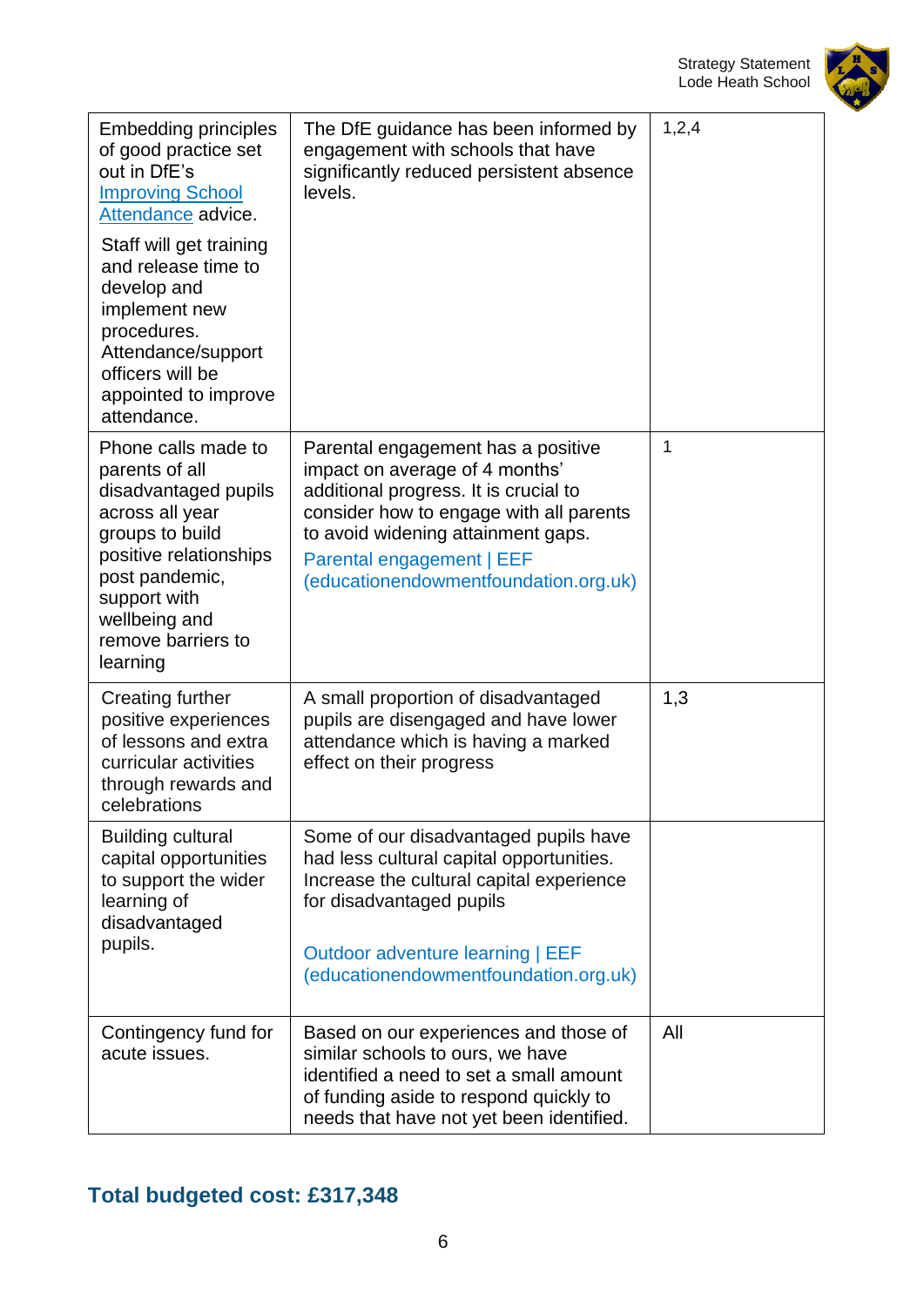



# **Part B: Review of outcomes in the previous academic year**

### **Pupil premium strategy outcomes**

This details the impact that our pupil premium activity had on pupils in the 2020 to 2021 academic year.

Our internal assessments during 2020/21 suggested that the performance of disadvantaged pupils was higher than in the previous 3 years in key areas of the curriculum. EBacc pass rate was 12.8%, which is lower than in the previous year

Despite there being significant barriers in place since the first year (2018/19), the outcomes we aimed to achieve in our previous strategy by the end of 2020/21 were realised through a positive progress 8 score.

Our assessment of the reasons for these outcomes points primarily to the school's response to Covid-19. As evidenced in schools across the country, partial closure was most detrimental to disadvantaged pupils. However, the impact was mitigated by our resolution to maintain a high quality curriculum, including during periods of partial closure, which was aided by use of online resources which allowed the school to continue the full curriculum entirely online. The use of Pupil Premium funding to purchase a substantial number of laptops/routers to allow disadvantage pupils to access online learning was of significant benefit.

Although overall attendance in 2020/21 was lower than in the preceding 3 years at 87.68%, it was higher than the national average. At times when all pupils were expected to attend school, absence among disadvantaged pupils was higher than their peers. These gaps are larger than in previous years, which is why attendance is a focus of our current plan.

Our assessments demonstrated that pupil behaviour, wellbeing and mental health were significantly impacted last year, primarily due to COVID-19-related issues. The impact was particularly acute for disadvantaged pupils. We used pupil premium funding to provide wellbeing support for all pupils, and targeted interventions where required. We are building on that approach in our new plan.

#### **Externally provided programmes**

*Please include the names of any non-DfE programmes that you purchased in the previous academic year. This will help the Department for Education identify which ones are popular in England*